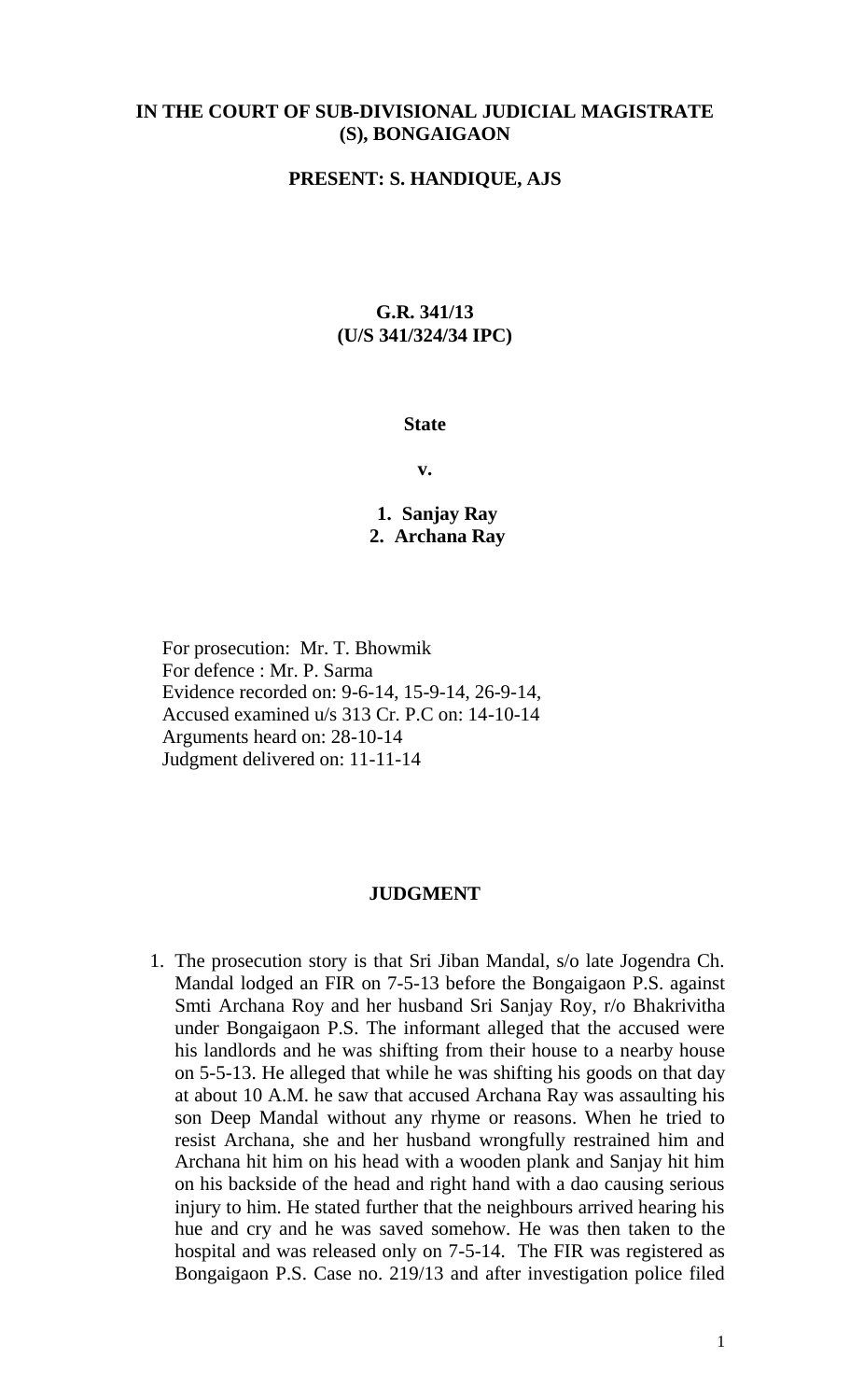charge sheet against Sanjay Ray and Archana Ray u/s 341/324/34 IPC.

- 2. After receipt of the charge sheet ld. CJM, Bongaigaon took cognizance u/s 341/324/34 IPC against the two accused and they were summoned. In due course of time the accused appeared, took bail and received the necessary copies u/s 207 Cr. P.C. The charges were framed against the accused u/s 341/324/34 IPC, same on being read over and explained to them, the accused pleaded not guilty and claimed trial.
- 3. In this case, six PWs were examined during trial. However, the case got transferred to this court during trial. The investigating officer could not be examined as he expired. The accused were examined u/s 313 Cr. P.C. wherein the accused denied all the incriminating questions put to them and also declined to adduce defence evidence. Heard arguments from both the sides. The following points for determination have been framed in this case:

### **POINTS FOR DETERMINATION:**

- *1. Whether the accused in furtherance of their common intention on 5-5- 13 at 10 A.M. wrongfully restrained Jiban Mandal in their courtyard and thereby committed an offence punishable u/s 314/34 IPC?*
- *2. Whether the accused in furtherance of their common intention on 5-5- 13 at 10 A.M. caused hurt to Jiban Mandal by means of a sharp weapon and thereby committed an offence punishable u/s 324/34 IPC?*

## **DECISION ON POINT NO. 1 & 2 :**

4. Both the points are taken up together for convenience of discussion. Admittedly, informant Jiban Mandal was a tenant under the accused and on the relevant date he was shifting his household goods to another house nearby. Jiban Mandal as *PW1* has deposed that while he was shifting his goods he suddenly saw that accused Archana was beating his son Deep Mandal with a lathi. He also stated that his middle son informed him about it. So he asked Archana as to why she was beating Deep. At this Archana replied that she will beat thieves and dacoits and then she hit Jiban on his leg. As she was about to give him the next blow, he caught the lathi. Then accused Sanjay came and caught him from backside. Archana dropped the lathi and came with a wooden plank and hit him on his frontal part of the head. He alleged further that Sanjay was holding a dao and he asked Archana to hit him with the dao. At that time Jiban's mother *Pushpa Mandal (PW3*) came out and held Archana. Then Sanjay hit him with the dao on the back side of his head and right hand. He stated that he started to bleed after the alleged assault. As many people arrived the accused let him go. According to PW1, he was taken to the police station by Rabin Nath and from there they were sent to the police station. He stated that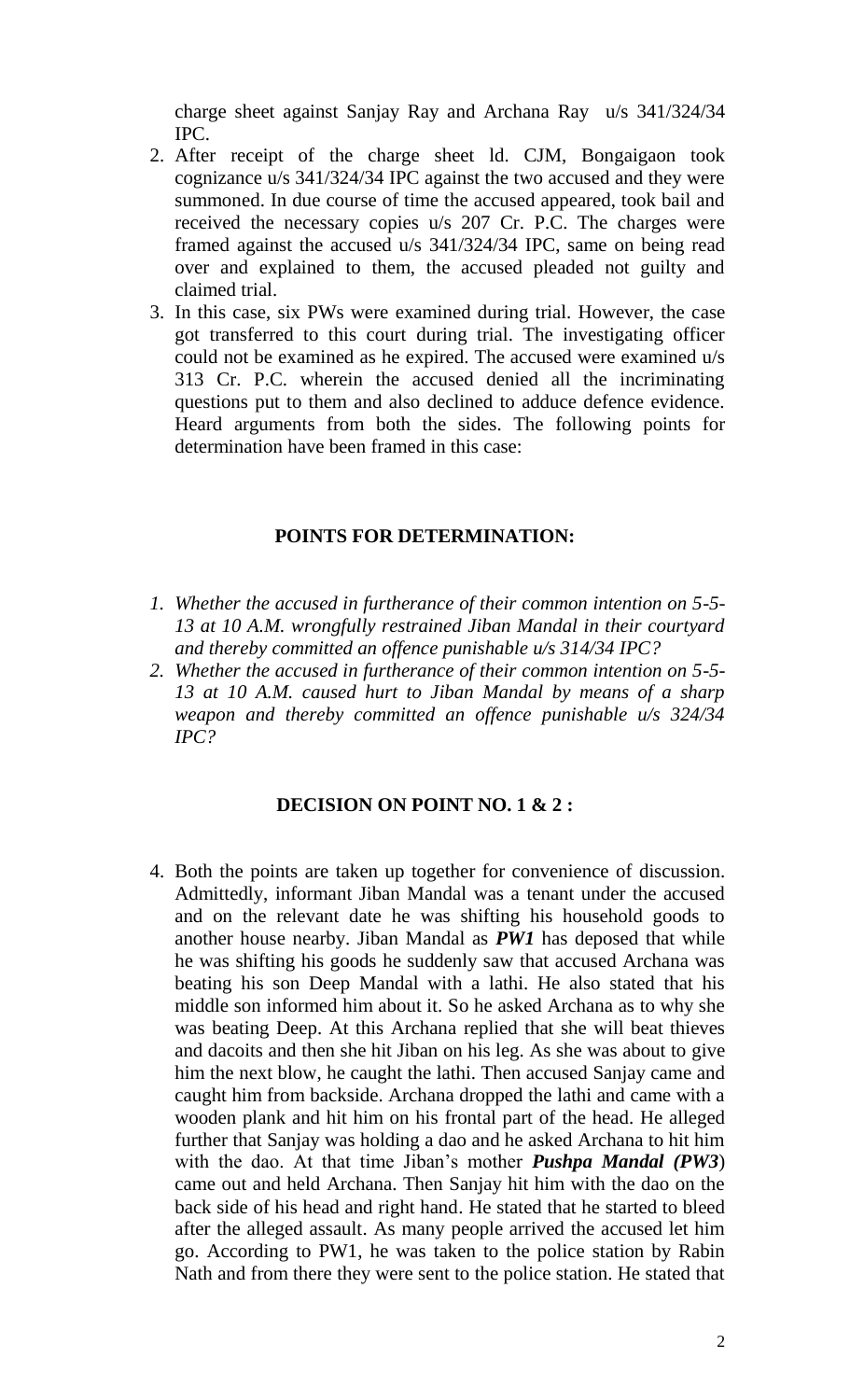he was kept in the hospital for two days and discharged only on 7-5- 13. He exhibited the FIR dtd 7-5-13 as Ext. 1. During cross examination, he denied his knowledge if his son Deep was scolding Archana. He denied that he went inside Archana's house and assaulted her and her husband. He however admitted that Archana and Sanjay have filed a case against him regarding the same incident. He denied that he was not kept in the hospital till 7-5-13. He denied that Archana did not assault him and his son. He also denied that Archana and Sanjay did not assault him. He testified that Sanjay was holding him from backside with one hand and he tried to free himself but he was hit on his front part of his head. He stated that many people had arrived including the other tenants.

- 5. He further denied that he did not state before the police that Archana hit him with a lathi first and Sanjay was holding him from backside and Archana had told him that she will beat thieves and dacoits. He also denied that Sanjay did not ask Archana to hit him with a dao. He denied that his son first started the figtht and then he lodged the case to save himself.
- 6. *PW2 Deep Mandal* is the son of PW1. He deposed that while he was shifting their goods on that day, Archana beat him with a lathi. His younger brother informed the matter to his father Jiban Mandal. When his father arrived, Archana attacked him too with the lathi and then hit him on his head with a wooden plank. He alleged that Sanjay hit his father with a dao on his head and hand. According to him, as many people arrived on the spot, the accused left.
- 7. He deposed during cross examination that he is arrayed as an accused in the cross case. He denied that he was scolding Archana in filthy language on that day. He denied that he and his father had trespassed into the house of the accused and assaulted Archana. He denied that Archana did not hit his father with a wooden plank and Sanjay did not hit his father with a dao. He also denied that he did not state before the police that he was assaulted by Archana while he was shifting goods. He further denied that he scolded Archana first and his father attacked her first.
- 8. From the testimony of PW2 it is seen he has not corroborated the fact that Sanjay was holding his father from back side. PW1 and PW3 stated that Sanjay was holding Jiban from backside. PW4 went a step further by saying that Sanjay was holding him by his neck from the back side. PW5 did not say anything in this regard.
- 9. *PW3 Pushpa Mandal* is the mother of PW1. She deposed that at about 9 A.M on that day Archana assaulted her grandson Deep with a lathi. At this she and Jiban went forward. But Archana hit Jiban with a wooden plank while Sanjay kept him holding from backside. She stated that she was also assaulted when she had resisted. According to her, Sanjay gave the dao to Archana and Archana hit him with the dao from back side.
- 10.She denied during cross examination that Archana did not assault her or that she did not state before the police that Archana hit Jiban with a dao. She denied that Deep had scolded Archana and when Archana reciprocated Jiban, he tore off her clothes.
- 11.From the testimony of PW3 it appears that she has contradicted her own son and grandson. PW1 and PW2 are stating that Sanjay hit Jiban on his head with a dao. But PW3 is stating that Sanjay gave the dao to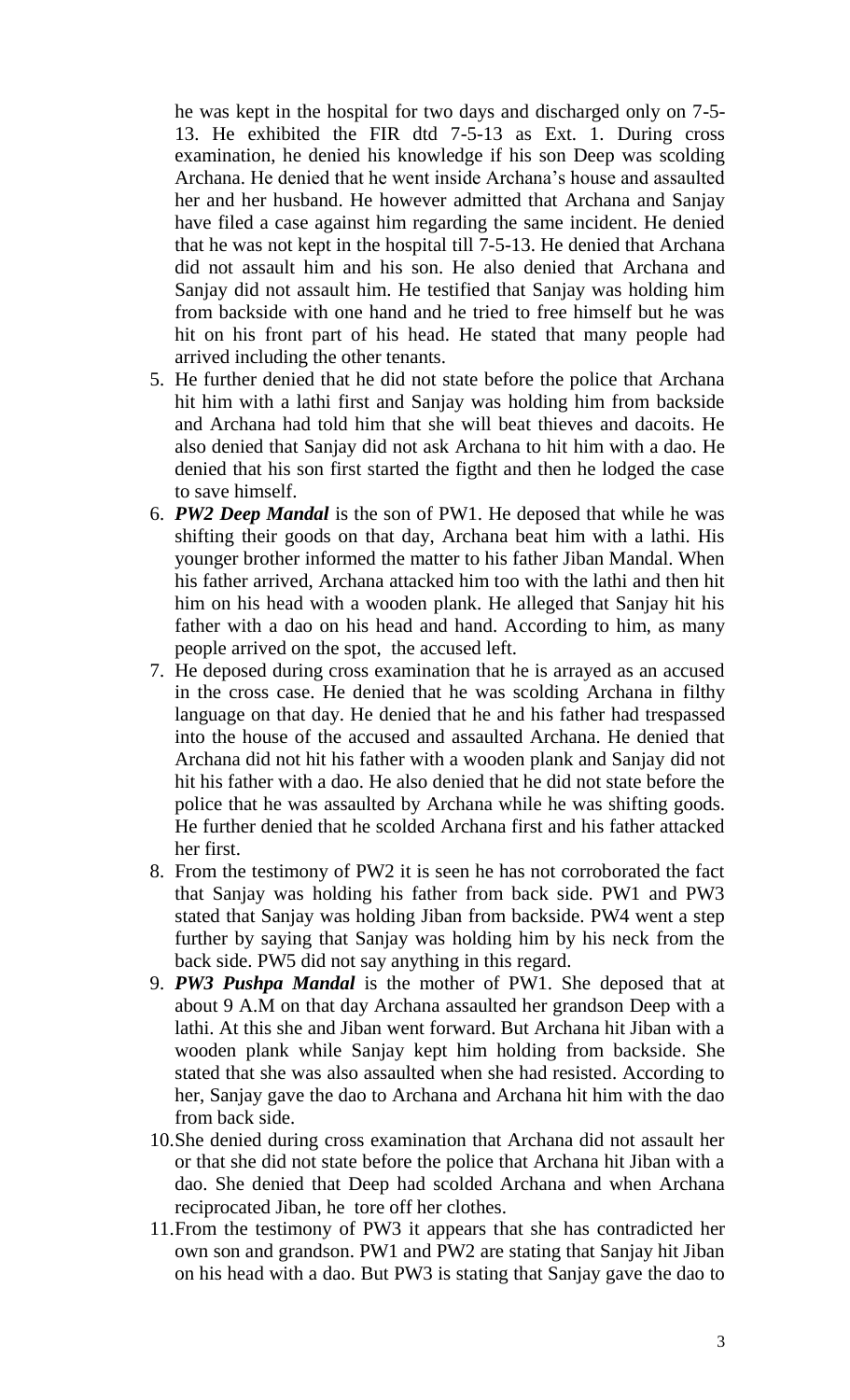Archana and it was Archana who hit him with the dao. Further, PW2, PW4, PW5 have not stated anything about the presence of PW3 at the place of occurrence. I therefore do not find her testimony trustworthy.

- 12.*PW4 Bapi Baidya* deposed that he arrived at the spot hearing hue and cry. He saw a lathi in Archana's hand with which she hit Jiban on his leg. According to him, Sanjay was holding Jiban from backside and aksed Archana to hit him with the dao. He stated that Sanjay hit Jiban on his head from the back side while he kept him holding with the other hand. According to him, Archana hit Jiban on his head with a wooden plank. He denied during cross examination that he did not state before the police that he was working in the same locality at that time. He denied that he did not see Archana assaulting Jiban with a lathi and wooden plank. He also denied that he did not see Sanjay hitting Jiban with a dao. He denied that he did not state before the police that Sanjay was holding Jiban and he came to the spot hearing hue and cry.
- 13.Interestingly, PW1 could not say who else had come at the time of the incident except Rabin Nath (PW5). In fact PW1 stated that after he was assaulted many people arrived and the accused left. PW4 Bapi Baidya says that he witnessed the assault. If he witnessed the incident from the very beginning when Archana hit Jiban with a lathi, then he ought to have intervened. From his testimony it appears he was a mute spectator to the assault and it cannot be believed.
- 14.*PW5 Rabin Nath* is a helper of PW1. He stated that Archana was assaulting Deep. According to him the fight ensued when Jiban asked about the matter. He stated that Sanjay hit Jiban with a dao and he sustained cut injury. He stated that he took Jiban to the police station and then to the hospital. During cross examination he denied that he did not witness the incident. He could not say on which part of the head Jiban got injured. He could not say if Jiban had to undergo stitches for the injury. He however testified that Jiban was discharged the same day. He does not know about the cross case. As it appears this witness took the victim to the hospital but he could not say on which part of the head Jiban got injured or whether his injury was stitched or not. He testified during cross examination that he did not witness any other assault on anyone. In my opinion this witness has not corroborated PW1 and PW2 in material particulars and his testimony suffers from inconsistencies.
- 15.**PW6 Dr. Ghanshyam Deuri** is the medical officer who deposed that he examined Jiban Mandal on 5-5-13 on police requisition. According to him the victim had sustained lacerated injury on his forehead, right parietal side and blunt injury on right shoulder joint. According to him the injuries were simple in nature caused by blunt object. He exhibited the medical report as Ext. 2. He testified during cross examination that the patient was released right after the treatment the same day. He stated that the alleged history of the wound was not written by him.
- 16.Accused Archana Ray stated during her examination u/s 313 Cr. P.C that Deep and Jiban scolded them and assaulted them. She denied that they reciprocated the assault. According to her, they lodged the case first. Accused Sanjay Ray stated that Jiban was assaulting Archana and when he held Jiban, he assaulted both of them.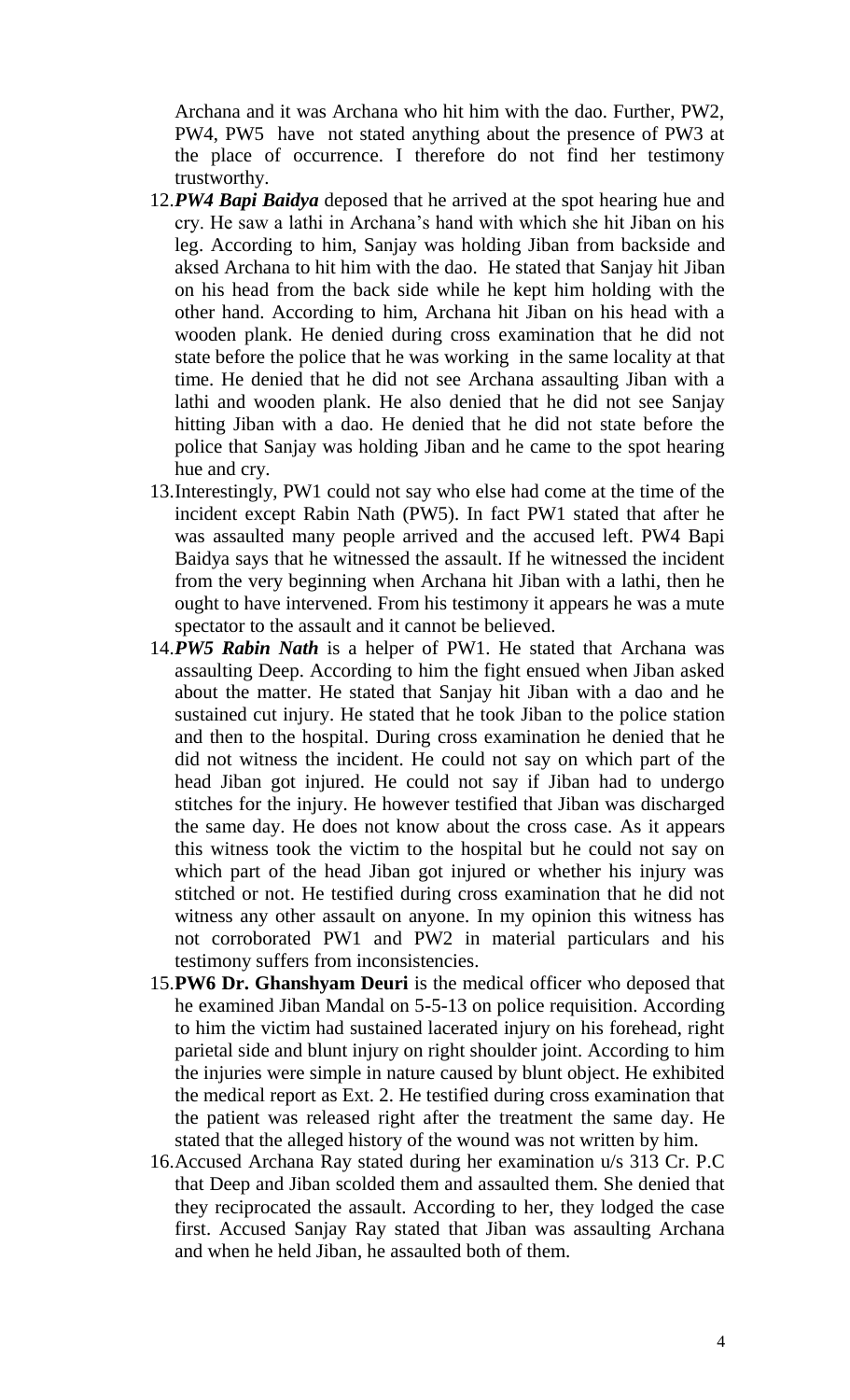- 17.If we compare the ocular evidence with the medical report it appears that there are vital differences. Both the injuries on the forehead and right parietal side of Jiban Mandal are stated to be lacerated injuries. The informal prosecution witnesses are stating that both wooden plank and dao were used to hit Jiban Mandal. The witnesses have stated that Jiban was hit with a dao on his back of the head. If he was hit with a dao on his back of the head there would have been incised wound and not lacerated wound as testified by PW6.
- *18.*There is no seizure of lathi or wooden plank or dao or blood stained clothes by the I/O. Unfortunately, the I/O could not be examined to confirm the contradictions as he has expired. To attract the offence u/s 324 IPC there has to be an injury/ hurt as defined u/s 319 IPC and the said injury should be caused by any of the means specified u/s 324 IPC.
- *19.Section 324 IPC provides whoever, except in the case provided for by section 334, voluntarily causes hurt by means of any instrument for shooting, stabbing or cutting, or any instrument which, used as weapon of offence, is likely to cause death, or by means of fire or any heated substance, or by means of any poison or any corrosive substance, or by means of any explosive substance or by means of any substance which it is deleterious to the human body to inhale, to swallow, or to receive into the blood, or by means of any animal, shall be punished with imprisonment of either description for a term which may extend to three years, or with fine, or with both.*
- 20. In this case it is being alleged that he was hit with a sharp weapon. But the injury found on the victim is simple and lacerated injury caused by blunt object. Hence, section 324 IPC is not attracted.
- 21.Furthermore, the alleged incident occurred on 5-5-13. The FIR was lodged on 7-5-13. PW1 stated during evidence and in his FIR that he was discharged from the hospital only on 7-5-13. But PW5 and PW6 have testified that he was discharged the same day after treatment. Although he was medically examined on police requisition, but no FIR was lodged the same day. FIR was lodged two days later and the police examined the witnesses after lodging of the FIR. So meticulous improvement in the FIR and testimony of witnesses could not be ruled out in this case. The Hon'ble Supreme Court in *Dilawar Singh v. State of Delhi (2007) 12 SCC 641,* observed :

*"In criminal trial one of the cardinal principles for the Court is to look for plausible explanation for the delay in lodging the report. Delay sometimes affords opportunity to the complainant to make deliberation upon the complaint and to make embellishment or even make fabrications. Delay defeats the chance of the unsoiled and untarnished version of the case to be presented before the court at the earliest instance. That is why if there is delay in either coming before the police or before the court, the courts always view the allegations with suspicion and look for satisfactory explanation. If no such satisfaction is formed, the delay is treated as fatal to the prosecution case."*